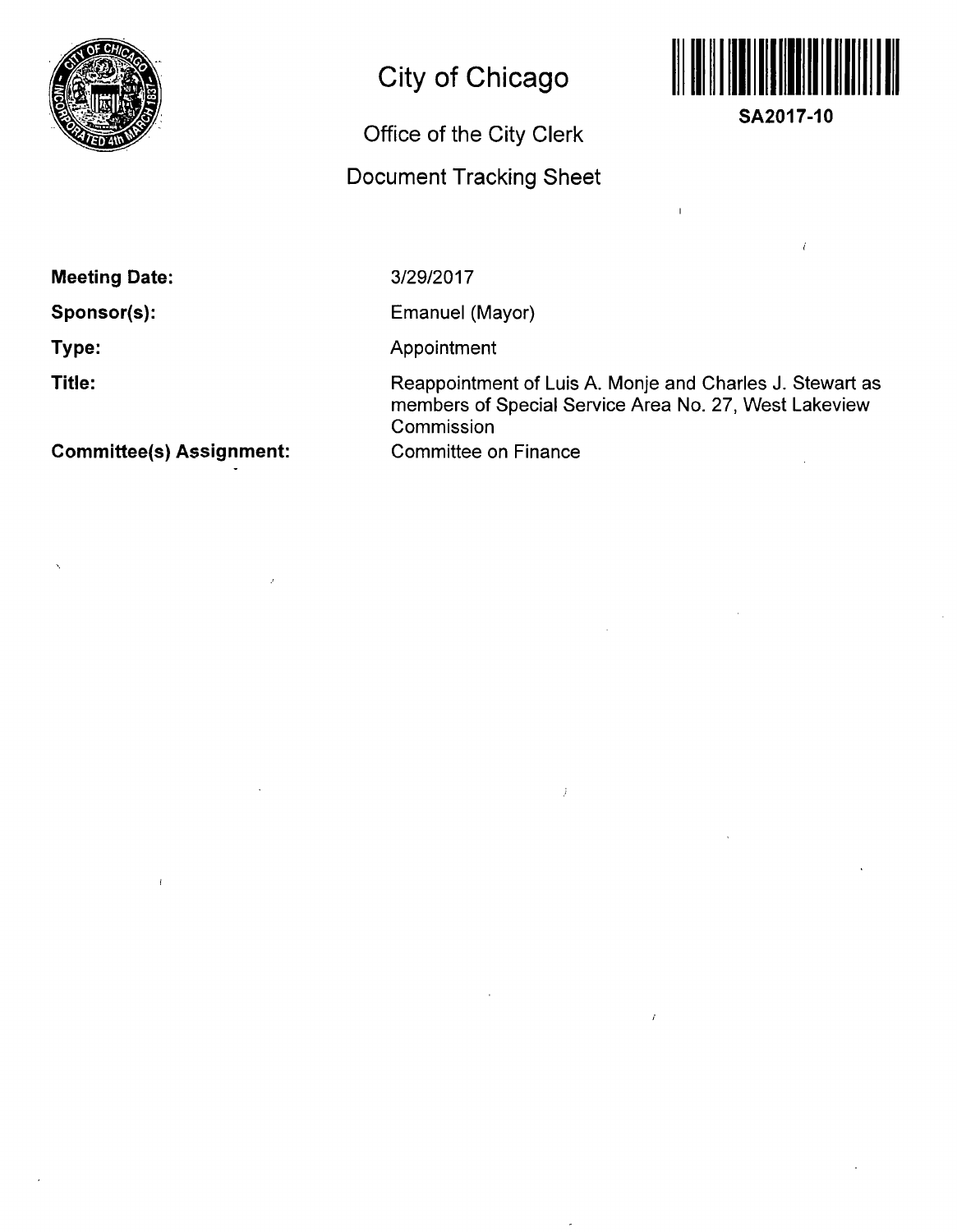

#### OFFICE OF THE MAYOR

CITY OF CHICAGO March 29, 2017

RAHM EMANUEL **MAYOR** 

## TO THE HONORABLE, THE CITY COUNCIL OF THE CITY OF CHICAGO

Ladies and Gentlemen:

 $\int$ 

I have reappointed Luis A. Monje and Charles J. Stewart as members of Special Service Area No. 27, the West Lakeview Commission, for terms effective immediately and expiring February 15,2020.

Your favorable consideration of these appointments will be appreciated.

Very truly yours,

Emanuel

Mayor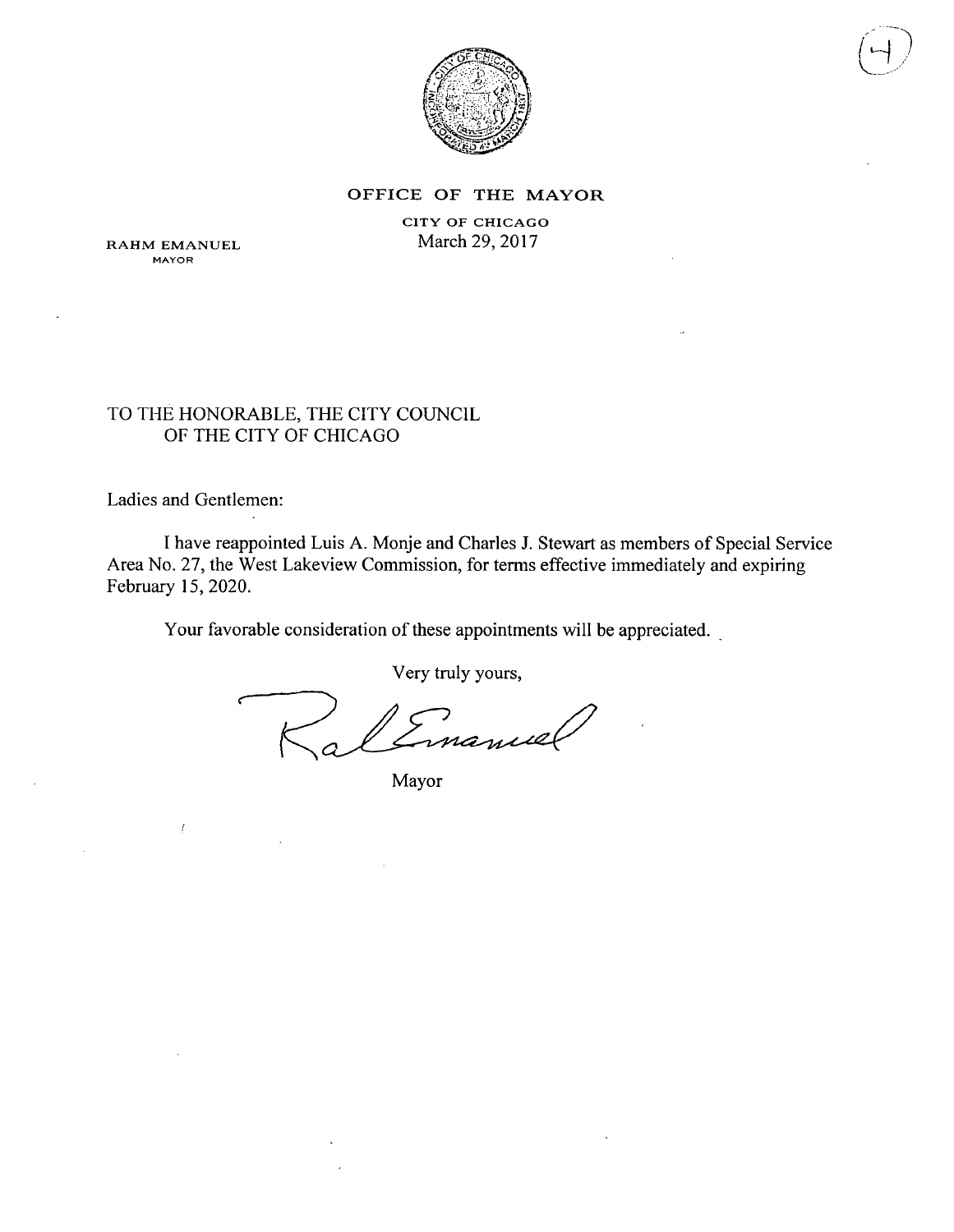

DEPARTMENT OF LAW CITY OF CHICAGO

April 13,2017

Committee on Finance 121 North LaSalle Street Room 302 Chicago, IL 60602

Dear Ms. Murphy,

Please accept the attached replacement appointment letter regarding SSA #27, reflecting the removal of Ms. Colleen Daley as a result of her resigning from that SSA.

*Sincerely yours, ^ ^* 

Jevine  $Levine$ Deputy Legal Counsel Division

121 NORTH LASALLE STREET, ROOM 600, CHICAGO, ILLINOIS 60602